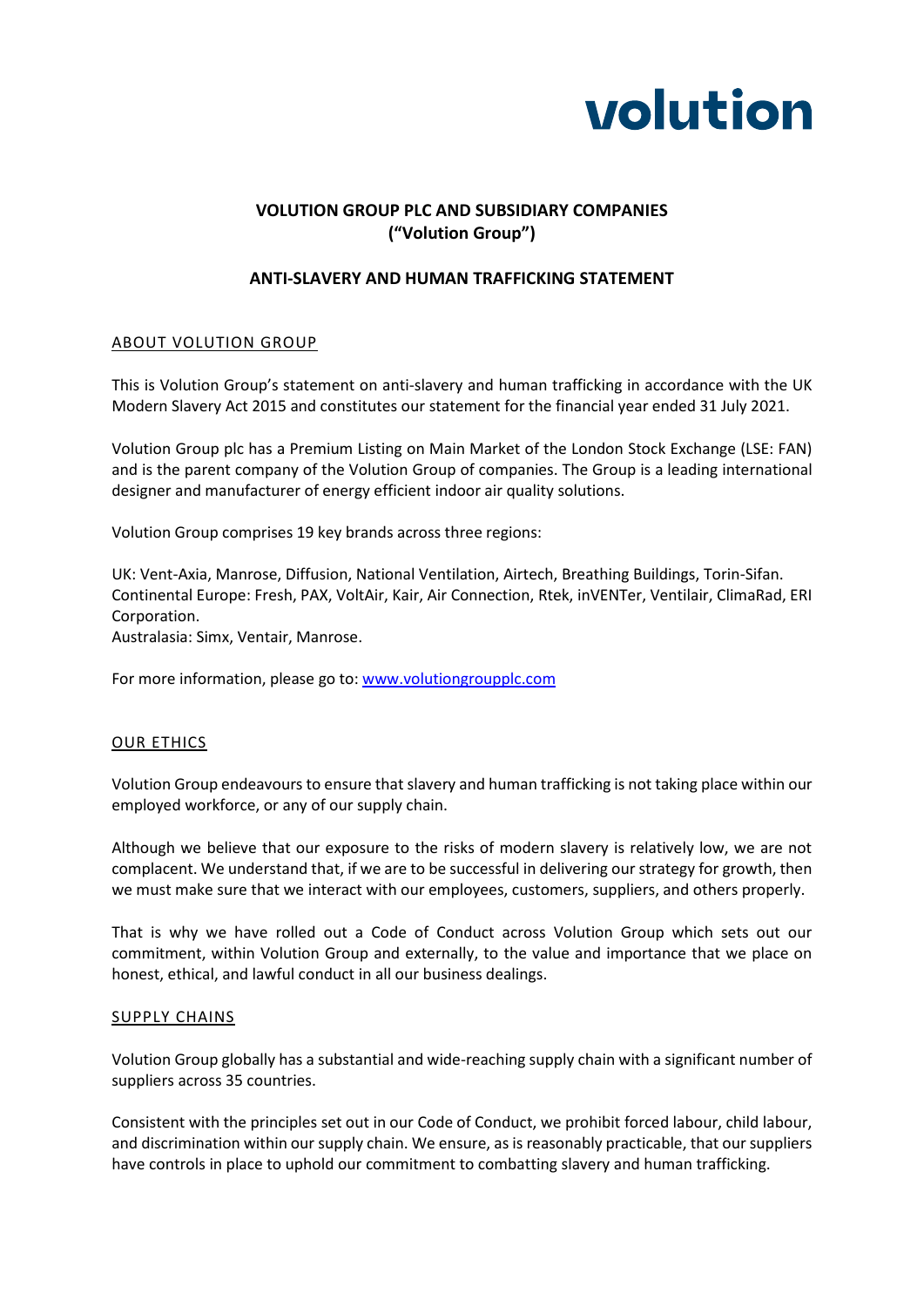We take appropriate steps to endeavour to ensure that there is no modern slavery or human trafficking in our supply chains, including:

- Requiring new suppliers to declare as part of our supplier approval processes, that they are not involved in modern slavery or human trafficking, including confirmation of their understanding and commitment to the principles of the UK Modern Slavery Act and which are included within our Code of Conduct;
- Requiring our current incumbent supply base to also declare their commitment and compliance to the principles set out in our Code of Conduct; and
- Conducting physical Code of Conduct audits at the production centres for suppliers based in higher risk geographical areas, or if there is reason to believe that it may be required for any supplier.

If any supplier is deemed to be in breach of our Code of Conduct, they will be required to complete a Corrective Action Plan. Continued non-compliance will result in the supplier being struck-off our approved list.

## EMPLOYEES

To ensure our employees are not subject to undue influence and are treated with dignity and respect, Volution Group has robust human resource policies and procedures in place across all its operations.

Volution Group is committed to ensuring that all staff receive fair remuneration for the job they perform and undertakes regular reviews of terms and conditions across the workplace. Volution Group adheres to the payment of the National Living Wage in the UK and all compulsory minimum wage premiums as set by governments.

Volution Group also has robust recruitment processes, which include verifying the identity of each employee and their right to work in each country before commencing employment. All temporary workers are supplied through reputable recruitment agencies, which have been subject to thorough due diligence of their practices.

Volution Group's Whistleblowing facility is designed to make it easy for employees to make disclosures, without fear of retaliation.

### ASSESSING AND MANAGING RISK

A number of physical supplier audits were carried out in 2021 despite the numerous travel challenges faced as a result of Covid-19. Based on the Global Slavery Index, our assessment work has identified more countries deemed to have a moderate to high modern slavery risk. Suppliers based in a country with a moderate to high modern slavery risk now require a physical audit.

Further physical audits are due to be conducted in 2022. A review of modern slavery geographical risk will be conducted annually to ensure that any new risks are identified and acted upon swiftly.

#### TRAINING

Modern Slavery awareness training was introduced across all of Volution's brands in early 2022. Personnel who have a supplier-facing role are required to complete a training module and demonstrate that they have understood the dangers that modern slavery poses to the business, and the devastating impact it has on its victims.